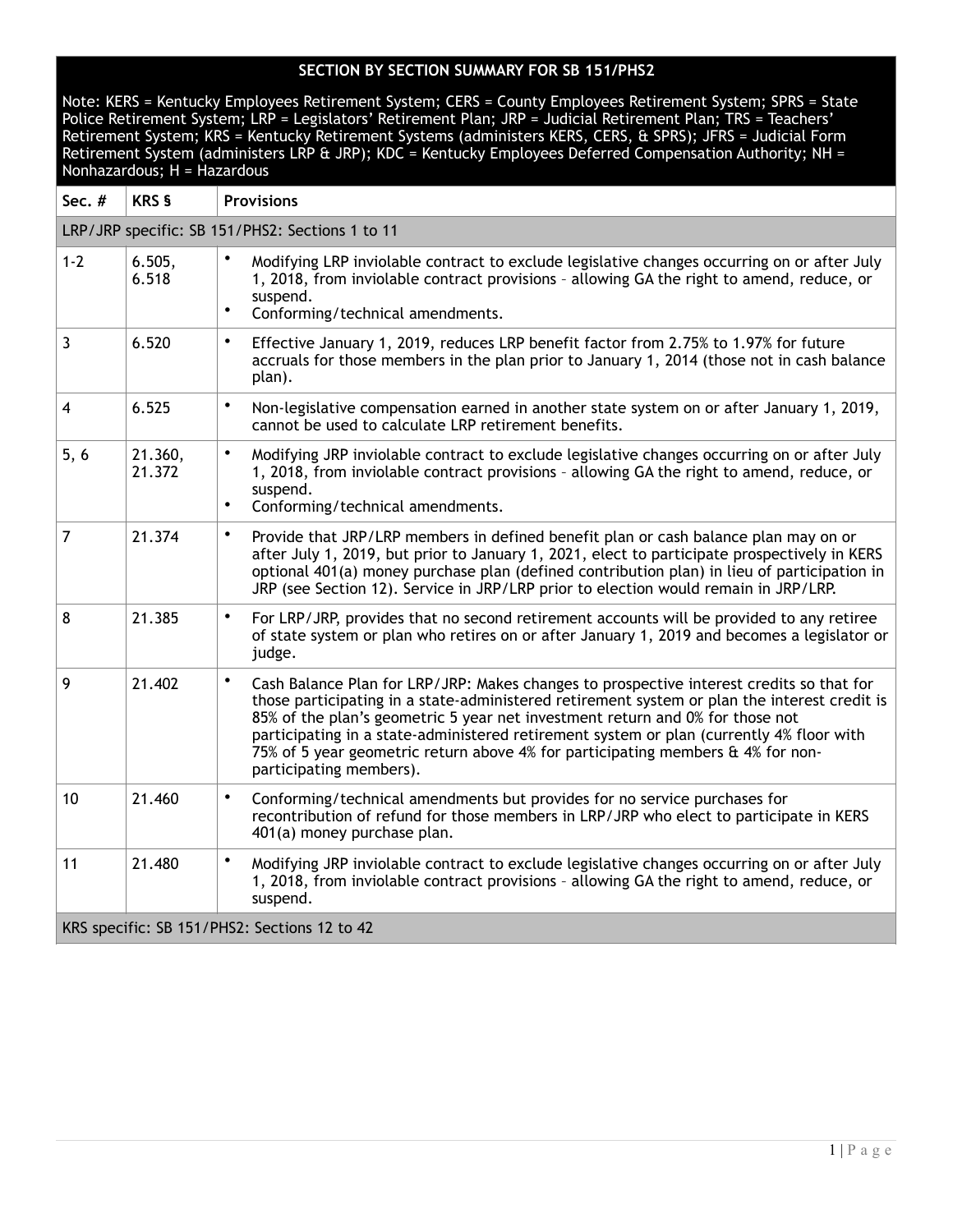| Sec. #    | <b>KRS §</b>                      | <b>Provisions</b>                                                                                                                                                                                                                                                                                                                                                                                                                                                                                                                                                                                                                                                                                                                                                                                                                                                                                                                                                                                                                                                                                                                                                                                                                                                                                                                                                                                                                                                                                                                                                                                                                                                                   |
|-----------|-----------------------------------|-------------------------------------------------------------------------------------------------------------------------------------------------------------------------------------------------------------------------------------------------------------------------------------------------------------------------------------------------------------------------------------------------------------------------------------------------------------------------------------------------------------------------------------------------------------------------------------------------------------------------------------------------------------------------------------------------------------------------------------------------------------------------------------------------------------------------------------------------------------------------------------------------------------------------------------------------------------------------------------------------------------------------------------------------------------------------------------------------------------------------------------------------------------------------------------------------------------------------------------------------------------------------------------------------------------------------------------------------------------------------------------------------------------------------------------------------------------------------------------------------------------------------------------------------------------------------------------------------------------------------------------------------------------------------------------|
| 12        | New KRS<br>61.510 to<br>61.705    | Establish optional Tier IV: 401(a) money purchase plan, which is an optional defined<br>contribution plan for: (1) New KERS NH/CERS NH members on or after July 1, 2019 who<br>elect to participate in the plan within 90 days of becoming a member and new KERS/CERS<br>NH members on or after January 1, 2019, but prior to July 1, 2019, who make an election<br>within 90 days of July 1, 2019; (2) current LRP/JRP members who elect to participate<br>prospectively as provided by Section 7; (3) KERS NH/CERS NH members who became<br>members prior to July 1, 2019, who have made an election to participate prospectively as<br>provided by Section 38.<br>$\bullet$<br>Benefit based upon account balance of: 5% employee contribution; 4% employer<br>contribution, and return on investment (net of adm. & investment expeneses). Allow KRS<br>to determine investment vehicle which may include KRS investments, investment program<br>with external vendor, or using KDC options.<br>Member immediately vested for employee contributions/investment return on employee<br>$\bullet$<br>contributions. Member vested for employer contributions/investment return on employer<br>contributions after 5 years.<br>$\bullet$<br>Provide for retirement age of age 65 w/5 years service or Rule of 87 w/min. age 57 (same<br>as cash balance plan). For those who elect to participate prospectively in the money<br>purchase plan the retirement age is when they become eligible to retire.<br>$\bullet$<br>Provide for annuitization of account balance upon retirement (similar to cash balance<br>plan) or allow member to take a refund of their account balance. |
| $13 - 15$ | 16.505;<br>$61.510; \&$<br>78.510 | $\bullet$<br>Definitions section for SPRS, KERS, and CERS:<br>Creditable Compensation changes:<br>1. Excludes equipment/uniform allowances or any other expense allowance paid on<br>or after January 1, 2019.<br>No compensatory time payouts upon termination of employment for those<br>2.<br>nonhazardous Tier I members retiring after July 1, 2023 (only for nonhazardous).<br>Under current law, already does not apply to Tier II/III.<br>High 3/High 5 must be complete 3 or 5 years for those retiring on or after January 1,<br>2019.<br>$\bullet$<br>Defines nonhazardous position and accumulated employer contribution (for optional<br>Tier IV).<br>٠<br>Conforming/technical amendments/clarification.                                                                                                                                                                                                                                                                                                                                                                                                                                                                                                                                                                                                                                                                                                                                                                                                                                                                                                                                                              |
| 16        | 61.546                            | Amends sick leave program for KERS/SPRS that provides service credit for accumulated sick<br>leave. No limitations on accrual but service credit for Tier I and II employees who retire on or<br>after July 1, 2023, cannot be used to determine eligibility for retirement or to reduce<br>applicable actuarial penalties. Note: Tier III/Tier IV have no sick leave service credit under<br>current law and in bill.                                                                                                                                                                                                                                                                                                                                                                                                                                                                                                                                                                                                                                                                                                                                                                                                                                                                                                                                                                                                                                                                                                                                                                                                                                                              |
| 17        | 78.616                            | Amends sick leave program for CERS that provides service credit for accumulated sick leave.<br>No limitations on accrual but service credit for Tier I and II employees who retire on or after<br>July 1, 2023, cannot be used to determine eligibility for retirement or to reduce applicable<br>actuarial penalties. Note: Tier III/Tier IV have no sick leave service credit under current law<br>and in bill.                                                                                                                                                                                                                                                                                                                                                                                                                                                                                                                                                                                                                                                                                                                                                                                                                                                                                                                                                                                                                                                                                                                                                                                                                                                                   |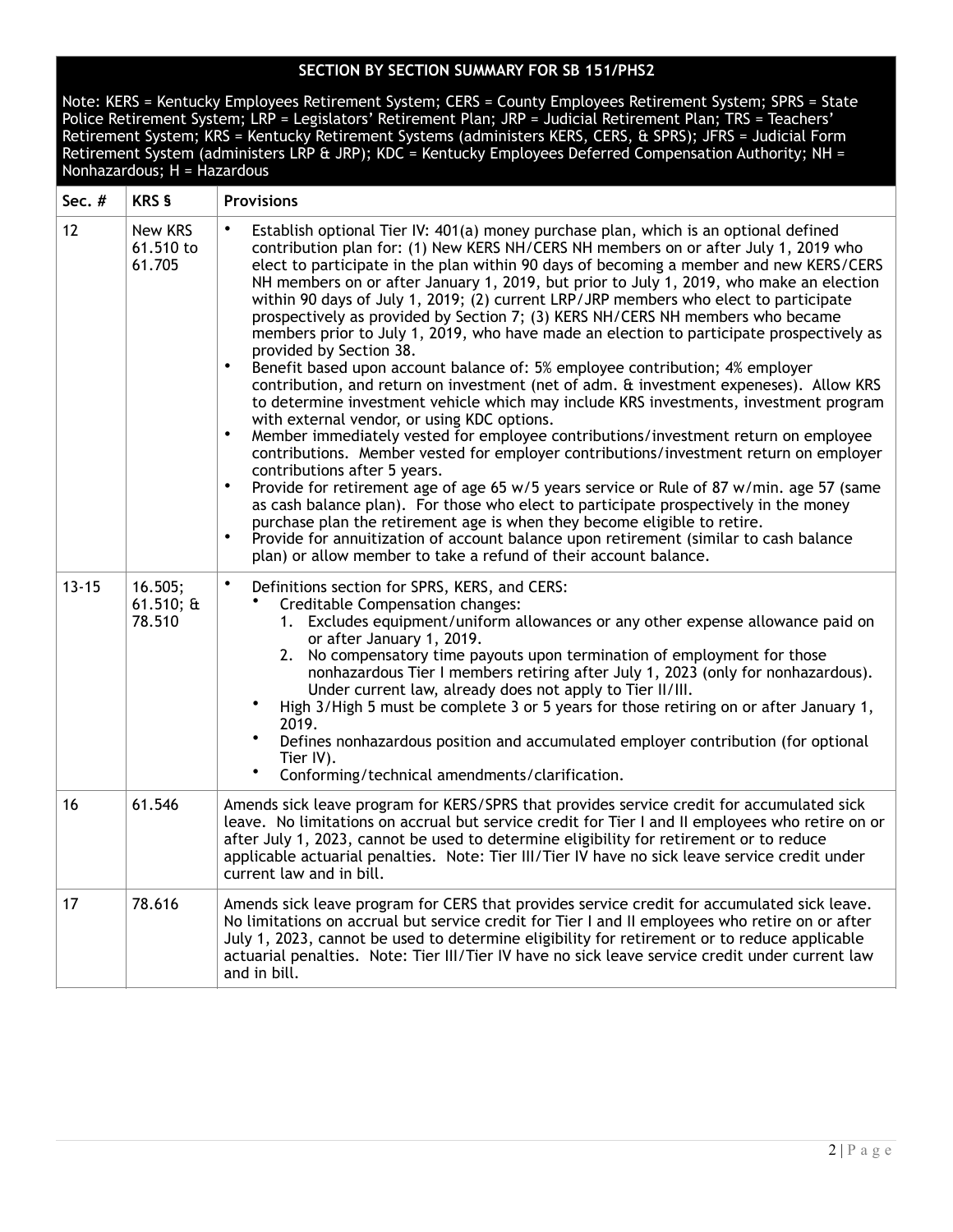| Sec. #    | <b>KRS §</b>                            | <b>Provisions</b>                                                                                                                                                                                                                                                                                                                                                                                                                                                                                                                                                                                                                                                                                                                                                                                                                                                                                                                                                                                                                                                                                                                                                                                                                                                                                                                                                           |
|-----------|-----------------------------------------|-----------------------------------------------------------------------------------------------------------------------------------------------------------------------------------------------------------------------------------------------------------------------------------------------------------------------------------------------------------------------------------------------------------------------------------------------------------------------------------------------------------------------------------------------------------------------------------------------------------------------------------------------------------------------------------------------------------------------------------------------------------------------------------------------------------------------------------------------------------------------------------------------------------------------------------------------------------------------------------------------------------------------------------------------------------------------------------------------------------------------------------------------------------------------------------------------------------------------------------------------------------------------------------------------------------------------------------------------------------------------------|
| 18        | 61.565                                  | Employer funding provisions for KRS effective July 1, 2020, and thereafter.<br>Sets actuarially required contribution (ARC) as sum of: "normal cost", which is the ongoing<br>employer cost of future service accruals after employee contributions are taken into<br>account, and "actuarially accrued liability contribution", which is the amortized payment<br>to pay off the unfunded liability over a 30 year closed period.<br>$\bullet$<br>ARC required to be based upon entry age normal cost method, 30 year closed amortization<br>period, level dollar financing of the unfunded liability (2019 valuation), 5 year smoothed<br>market asset valuation method, and other assumptions set by KRS board. Reset<br>amortization period to new 30 years with 2019 valuation.<br>Provides that the normal cost shall be paid as a percent of payroll and defines normal<br>$\bullet$<br>cost. Optional Tier IV included in normal cost calculation.<br>Provides that the actuarially accrued liability contribution on or after July 1, 2020 shall be<br>٠<br>set as a dollar amount and prorated to each employer based upon share of payroll in FY<br>15, 16, and 17. The Executive branch shall be considered one employer for prorating.<br>Exempts and adjusts amounts based upon those employers who have paid full actuarial<br>costs to cease participating. |
| 19        | 61.597                                  | ٠<br>For KERS NH/CERS NH cash balance members, provides that the interest credit will be 85%<br>of the system's geometric 10 year net investment return if they are participating in the<br>cash balance plan or a state-administered retirement system and 0% for those not<br>participating in the cash balance plan or a state-administered retirement system<br>(currently 4% floor with 75% of 5 year geometric return above 4% for participating<br>members & 4% for non-participating members).                                                                                                                                                                                                                                                                                                                                                                                                                                                                                                                                                                                                                                                                                                                                                                                                                                                                      |
| $20 - 23$ | 61.575;<br>78.640;<br>61.580;<br>78.650 | $\bullet$<br>Makes conforming and technical amendments; sets up account structure and employer<br>contribution crediting for optional Tier IV.                                                                                                                                                                                                                                                                                                                                                                                                                                                                                                                                                                                                                                                                                                                                                                                                                                                                                                                                                                                                                                                                                                                                                                                                                              |
| 24        | 16.601                                  | ٠<br>Amends KRS 16.601 to provide that the surviving spouse shall supersede all previously<br>designated beneficiaries regarding retirement line of duty (LOD) death benefits provided<br>to the spouse of a hazardous duty employee (see also Section 87).                                                                                                                                                                                                                                                                                                                                                                                                                                                                                                                                                                                                                                                                                                                                                                                                                                                                                                                                                                                                                                                                                                                 |
| $25 - 27$ | 61.552,<br>61.555,<br>61.595            | $\bullet$<br>Provide that optional Tier IV members cannot purchase service credit (similar to cash<br>balance plan members).<br>Provide for crediting of employer contributions if a member is called to active military<br>٠<br>duty while working.<br>$\bullet$<br>Conforming and technical amendments.                                                                                                                                                                                                                                                                                                                                                                                                                                                                                                                                                                                                                                                                                                                                                                                                                                                                                                                                                                                                                                                                   |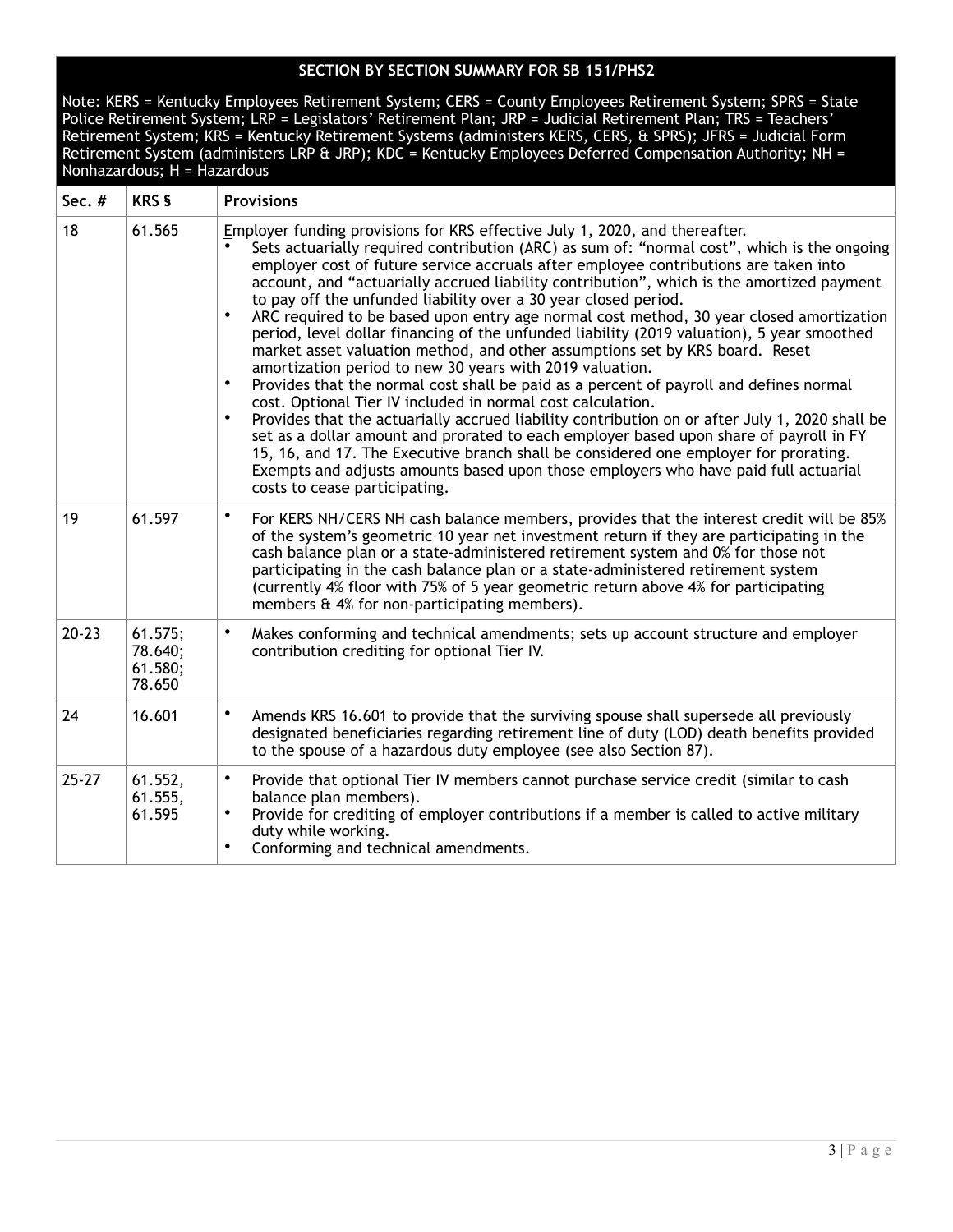| Sec. #    | <b>KRS §</b>                                 | <b>Provisions</b>                                                                                                                                                                                                                                                                                                                                                                                                                                                                                                                                                                                                                                                                                                                                                                                                                                                                                                                                                                                                                                                                                                                                                                                                                                                                                                                                                                                                                                                                                                                                                                                                                                                                                                                                                                                                                                                                                                                                                                                                                                                                                |
|-----------|----------------------------------------------|--------------------------------------------------------------------------------------------------------------------------------------------------------------------------------------------------------------------------------------------------------------------------------------------------------------------------------------------------------------------------------------------------------------------------------------------------------------------------------------------------------------------------------------------------------------------------------------------------------------------------------------------------------------------------------------------------------------------------------------------------------------------------------------------------------------------------------------------------------------------------------------------------------------------------------------------------------------------------------------------------------------------------------------------------------------------------------------------------------------------------------------------------------------------------------------------------------------------------------------------------------------------------------------------------------------------------------------------------------------------------------------------------------------------------------------------------------------------------------------------------------------------------------------------------------------------------------------------------------------------------------------------------------------------------------------------------------------------------------------------------------------------------------------------------------------------------------------------------------------------------------------------------------------------------------------------------------------------------------------------------------------------------------------------------------------------------------------------------|
| 28        | 61.637                                       | Sets up new retired/reemployed provisions for KRS going forward for any retirees who<br>$\bullet$<br>retire on or after January 1, 2019, and who are reemployed on or after January 1, 2019 so<br>that:<br>KERS/CERS Nonhazardous: Must have 3 month break before returning to work in any<br>position with a participating employer in any system; if 3 month break is not observed<br>the retirement is voided; if 3 month break is observed then member may: (1) return to<br>FT employment but pension payments will be suspended until 12 months following<br>retirement (if a 12 month break is observed, then no suspension); or (2) return to PT<br>employment with no suspension in pension payments. No second retirement account<br>will be provided to these reemployed retirees. FT is defined for this new provision as<br>any position that average 100 hours or more per month over a calendar or fiscal year<br>basis, except for classified school board employees full-time is more than 100 days per<br>fiscal year (seasonal, interim, and temporary remain exempt from FT status).<br>Employer required to make normal cost contributions (both pension and retiree<br>health) for any reemployed retiree.<br>KERS/CERS Hazardous/SPRS/Certified peace officers: Retired Member must have 1<br>$\bullet$<br>month break before returning to work in any position with a participating employer in<br>any system; if 1 month break is not observed the retirement is voided; if 1 month<br>break is observed then member may return to FT/PT employment with any employer<br>participating in the systems/plans with no suspension of benefits. No second<br>retirement account will be provided to these reemployed retirees. Employer required<br>to make normal cost contributions (both pension and retiree health) for any<br>reemployed retiree.<br>$\bullet$<br>TRS/LRP/JRP retirees who retire on or after January 1, 2019, who are reemployed in a<br>KRS eligible position on or after January 1, 2019, shall not be eligible for a second<br>retirement account. |
| 29        | 61.680                                       | ٠<br>Technical and conforming.                                                                                                                                                                                                                                                                                                                                                                                                                                                                                                                                                                                                                                                                                                                                                                                                                                                                                                                                                                                                                                                                                                                                                                                                                                                                                                                                                                                                                                                                                                                                                                                                                                                                                                                                                                                                                                                                                                                                                                                                                                                                   |
| 30        | 61.702                                       | ٠<br>Effective January 1, 2019, provide that Tier I members who began participating on or after<br>July 1, 2003, but prior to Tier II start date of 9/1/2008, shall contribute an additional<br>employee contribution of 1% of pay (same as Tier II/III/IV).                                                                                                                                                                                                                                                                                                                                                                                                                                                                                                                                                                                                                                                                                                                                                                                                                                                                                                                                                                                                                                                                                                                                                                                                                                                                                                                                                                                                                                                                                                                                                                                                                                                                                                                                                                                                                                     |
| 31        | 61.705                                       | Provide that the \$5,000 death benefit will not apply to members who began participating<br>٠<br>in KERS, CERS, or SPRS on or after January 1, 2014 (Tier III or newer employees).                                                                                                                                                                                                                                                                                                                                                                                                                                                                                                                                                                                                                                                                                                                                                                                                                                                                                                                                                                                                                                                                                                                                                                                                                                                                                                                                                                                                                                                                                                                                                                                                                                                                                                                                                                                                                                                                                                               |
| $32 - 34$ | 16.652,<br>$61.692, \,\mathrm{ft}$<br>78.852 | $\bullet$<br>Modifying KERS/CERS/SPRS inviolable contract to exclude legislative changes occurring on<br>or after July 1, 2018, from inviolable contract provisions - allowing GA the right to amend,<br>reduce, or suspend.                                                                                                                                                                                                                                                                                                                                                                                                                                                                                                                                                                                                                                                                                                                                                                                                                                                                                                                                                                                                                                                                                                                                                                                                                                                                                                                                                                                                                                                                                                                                                                                                                                                                                                                                                                                                                                                                     |
| $35 - 37$ | 61.605,<br>61.640,<br>61.559                 | $\bullet$<br>Provides that members who opt into Tier IV money purchase plan who began participating<br>prior to January 1, 2019, shall receive a disability benefit equal to the amount provided to<br>members who began participating on or after January 1, 2019.<br>$\bullet$<br>Conforming/technical. Ensures Tier IV members remain eligible for disability/death before<br>retirement benefits similar to Tier III NH members.                                                                                                                                                                                                                                                                                                                                                                                                                                                                                                                                                                                                                                                                                                                                                                                                                                                                                                                                                                                                                                                                                                                                                                                                                                                                                                                                                                                                                                                                                                                                                                                                                                                             |
| 38        | 61.5595                                      | Provide that KERS/CERS NH members in defined benefit plan or cash balance plan may on or<br>after July 1, 2019, but prior to January 1, 2021, elect to participate prospectively in optional<br>401(a) money purchase plan (defined contribution plan) in lieu of participation in KERS/CERS<br>NH (see Section 12). Service in KERS/CERS NH prior to election would remain in KERS/CERS<br>NH.                                                                                                                                                                                                                                                                                                                                                                                                                                                                                                                                                                                                                                                                                                                                                                                                                                                                                                                                                                                                                                                                                                                                                                                                                                                                                                                                                                                                                                                                                                                                                                                                                                                                                                  |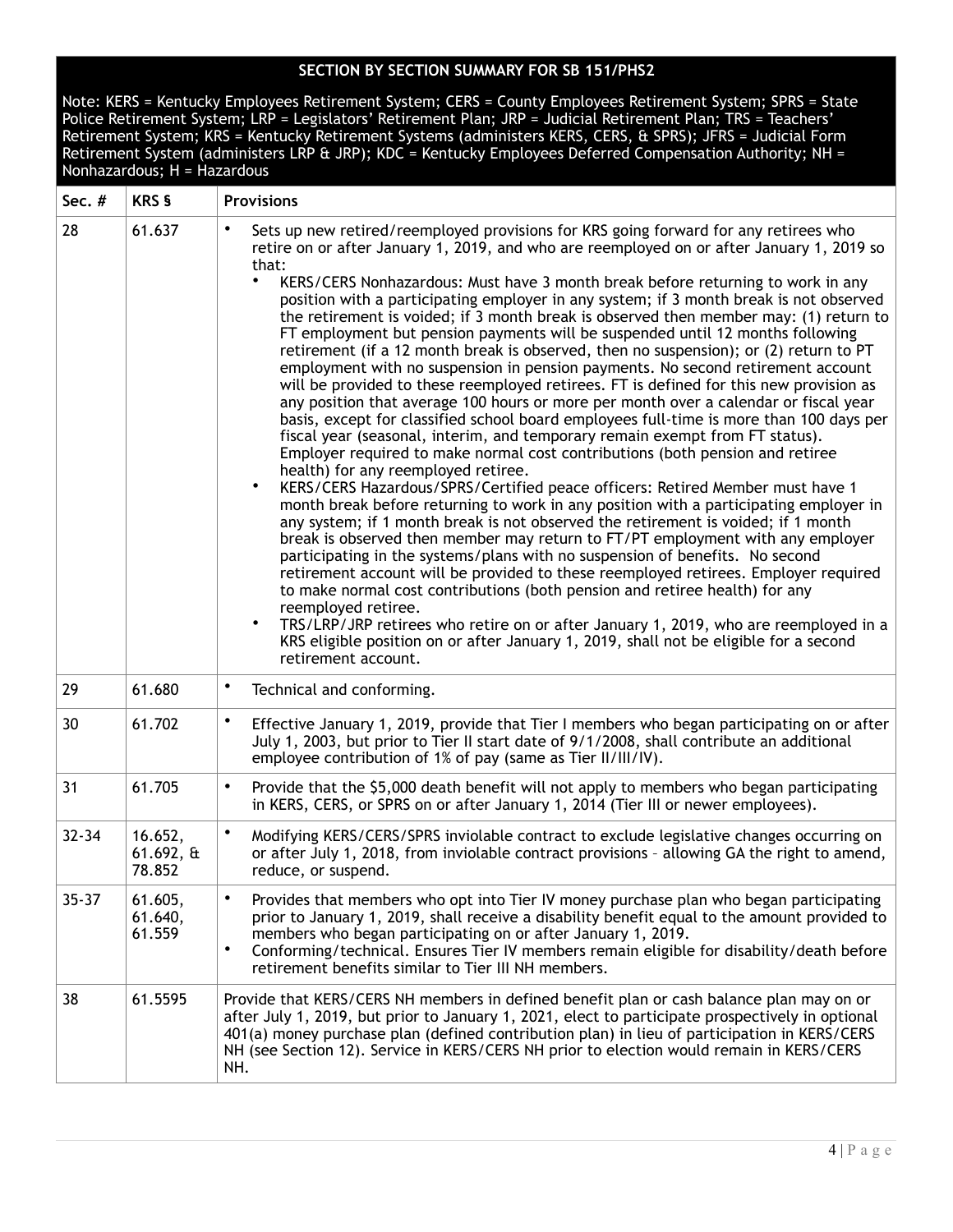| Note: KERS = Kentucky Employees Retirement System; CERS = County Employees Retirement System; SPRS = State<br>Police Retirement System; LRP = Legislators' Retirement Plan; JRP = Judicial Retirement Plan; TRS = Teachers'<br>Retirement System; KRS = Kentucky Retirement Systems (administers KERS, CERS, & SPRS); JFRS = Judicial Form<br>Retirement System (administers LRP & JRP); KDC = Kentucky Employees Deferred Compensation Authority; NH =<br>Nonhazardous; H = Hazardous |                                  |                                                                                                                                                                                                                                                                                                                                                                                                                                                                                                                                                                                                                                                                                                                                                                                                                                                                                                                                                                                                                                                                                                                                                                                                                                                                                                                                                                                                                                                                                                                                                                                                                                                          |
|----------------------------------------------------------------------------------------------------------------------------------------------------------------------------------------------------------------------------------------------------------------------------------------------------------------------------------------------------------------------------------------------------------------------------------------------------------------------------------------|----------------------------------|----------------------------------------------------------------------------------------------------------------------------------------------------------------------------------------------------------------------------------------------------------------------------------------------------------------------------------------------------------------------------------------------------------------------------------------------------------------------------------------------------------------------------------------------------------------------------------------------------------------------------------------------------------------------------------------------------------------------------------------------------------------------------------------------------------------------------------------------------------------------------------------------------------------------------------------------------------------------------------------------------------------------------------------------------------------------------------------------------------------------------------------------------------------------------------------------------------------------------------------------------------------------------------------------------------------------------------------------------------------------------------------------------------------------------------------------------------------------------------------------------------------------------------------------------------------------------------------------------------------------------------------------------------|
| Sec. #                                                                                                                                                                                                                                                                                                                                                                                                                                                                                 | <b>KRS §</b>                     | <b>Provisions</b>                                                                                                                                                                                                                                                                                                                                                                                                                                                                                                                                                                                                                                                                                                                                                                                                                                                                                                                                                                                                                                                                                                                                                                                                                                                                                                                                                                                                                                                                                                                                                                                                                                        |
| 39                                                                                                                                                                                                                                                                                                                                                                                                                                                                                     | 61.655                           | Amend conflict of interest provisions applicable to KRS to provide that no member of<br>General Assembly, public servant, trustee or employee of KRS board shall have any<br>interest in the business of KRS while employed/serving and for a period of 5 years<br>following employment/service (starting from July 1, 2017).                                                                                                                                                                                                                                                                                                                                                                                                                                                                                                                                                                                                                                                                                                                                                                                                                                                                                                                                                                                                                                                                                                                                                                                                                                                                                                                            |
| $40 - 42$                                                                                                                                                                                                                                                                                                                                                                                                                                                                              | 16.583,<br>16.645,<br>78.545     | ٠<br>Conforming/technical.                                                                                                                                                                                                                                                                                                                                                                                                                                                                                                                                                                                                                                                                                                                                                                                                                                                                                                                                                                                                                                                                                                                                                                                                                                                                                                                                                                                                                                                                                                                                                                                                                               |
|                                                                                                                                                                                                                                                                                                                                                                                                                                                                                        |                                  | TRS specific: SB 151/PHS2: Sections 43 to 80                                                                                                                                                                                                                                                                                                                                                                                                                                                                                                                                                                                                                                                                                                                                                                                                                                                                                                                                                                                                                                                                                                                                                                                                                                                                                                                                                                                                                                                                                                                                                                                                             |
| 43                                                                                                                                                                                                                                                                                                                                                                                                                                                                                     | New KRS<br>161.220 to<br>161.716 | Establish hybrid cash balance plan for new TRS members.<br>Participants include: (1) new TRS members on or after January 1, 2019; and (2) members<br>who have less than 5 years of service who elect to roll over their accumulated<br>contributions into the hybrid cash balance plan. Members who make an election shall be<br>considered as an individual who began participating on or after January 1, 2019 for<br>purposes of benefit calculations/accruals.<br>$\bullet$<br>Hybrid cash balance plan will have benefit based upon account balance of:<br>1. Nonuniversity: 9.105% employee contribution; 8% employer credit, and an interest<br>credit.<br>2. University: 7.625% employee (5.410% paid by employee due to offset); 4%<br>employer credit, and interest credit.<br>3. Interest credit: If a member is participating in the cash balance plan or a state-<br>administered retirement system the interest credit will be 85% of the system's<br>geometric 10 year net investment return and 0% for those not participating in the<br>cash balance plan or a state-administered retirement system.<br>Investments managed within TRS defined benefit funds.<br>Member immediately vested for employee contributions/interest credits on employee<br>contributions. Member vested for employer credits/interest credits on employer credits<br>after 5 years service.<br>٠<br>Provide for retirement age of age 65 w/5 years service or Rule of 87 w/min. age 57 (same<br>as KERS NH cash balance plan).<br>Provide for annuitization of account balance upon retirement or allow member to take a<br>refund of their account balance. |
| 44                                                                                                                                                                                                                                                                                                                                                                                                                                                                                     | 161.155                          | ٠<br>Limits the amount of sick leave payments that can be applied to retirement benefit<br>calculations for teachers in TRS to amount of unused sick leave days accumulated as of<br>December 31, 2018.                                                                                                                                                                                                                                                                                                                                                                                                                                                                                                                                                                                                                                                                                                                                                                                                                                                                                                                                                                                                                                                                                                                                                                                                                                                                                                                                                                                                                                                  |
| 45                                                                                                                                                                                                                                                                                                                                                                                                                                                                                     | 161.220                          | ٠<br>Amend definitions section for TRS to:<br>For reemployed retirees who retire on or after January 1, 2019, clarify that for PT/<br>$\circ$<br>substitute provisions for TRS coverage do not apply.<br>Adds definitions for "university member", "nonuniversity member", "accumulated<br>$\circ$<br>account balance", "accumulated employer credit".                                                                                                                                                                                                                                                                                                                                                                                                                                                                                                                                                                                                                                                                                                                                                                                                                                                                                                                                                                                                                                                                                                                                                                                                                                                                                                   |
| 46                                                                                                                                                                                                                                                                                                                                                                                                                                                                                     | 161.400                          | ٠<br>Conforming/technical amendments.                                                                                                                                                                                                                                                                                                                                                                                                                                                                                                                                                                                                                                                                                                                                                                                                                                                                                                                                                                                                                                                                                                                                                                                                                                                                                                                                                                                                                                                                                                                                                                                                                    |
| 47                                                                                                                                                                                                                                                                                                                                                                                                                                                                                     | 161.420                          | ٠<br>Conforms funds for hybrid cash balance plan for TRS. Cleans up section.                                                                                                                                                                                                                                                                                                                                                                                                                                                                                                                                                                                                                                                                                                                                                                                                                                                                                                                                                                                                                                                                                                                                                                                                                                                                                                                                                                                                                                                                                                                                                                             |
| 48                                                                                                                                                                                                                                                                                                                                                                                                                                                                                     | 161.460                          | ٠<br>Amend conflict of interest provisions applicable to TRS to provide that no member of<br>General Assembly, public servant, trustee or employee of TRS board shall have any<br>interest in the business of TRS while employed/serving and for a period of 5 years<br>following employment/service (starting from July 1, 2017).                                                                                                                                                                                                                                                                                                                                                                                                                                                                                                                                                                                                                                                                                                                                                                                                                                                                                                                                                                                                                                                                                                                                                                                                                                                                                                                       |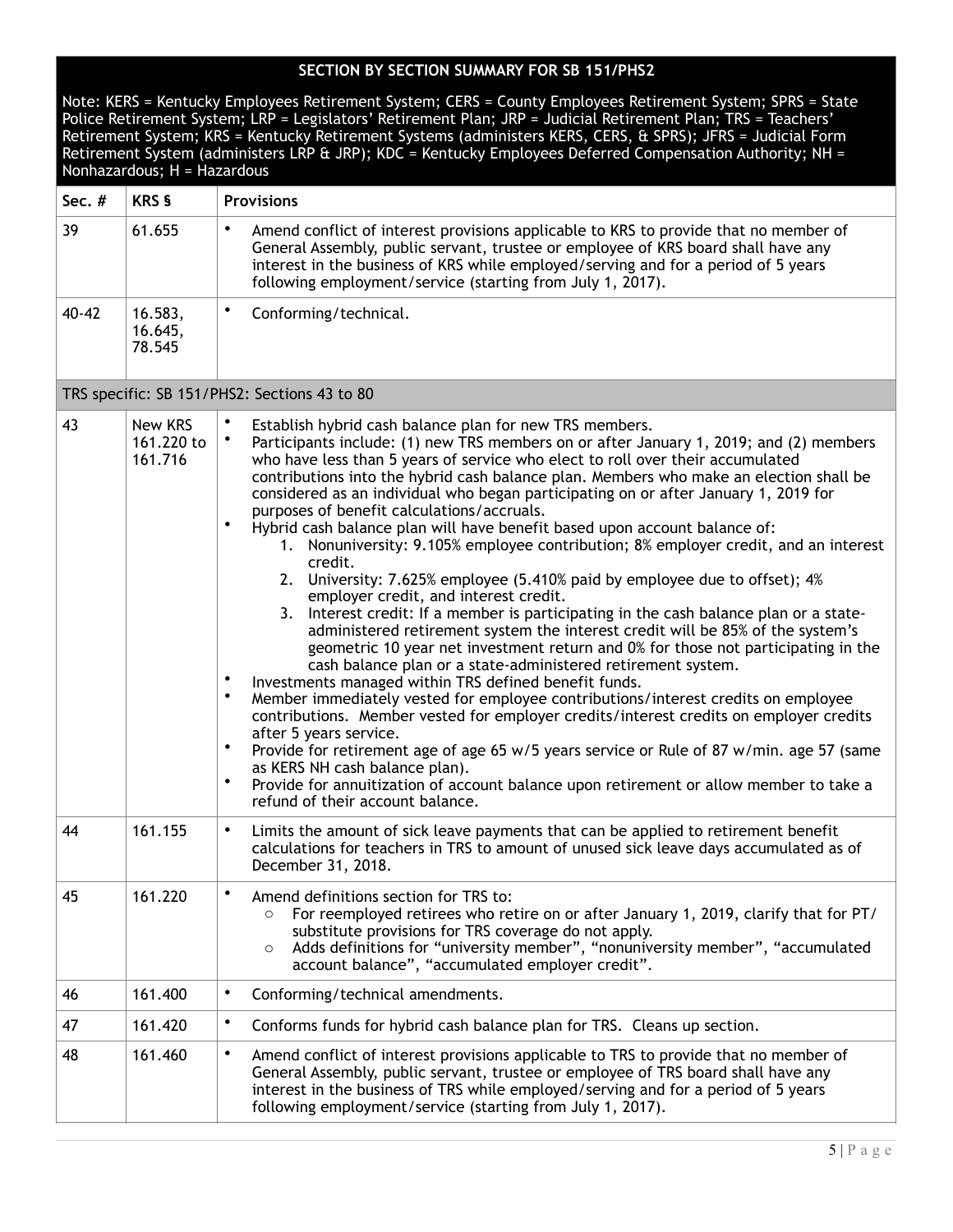| Sec. #    | <b>KRS §</b>                                         | <b>Provisions</b>                                                                                                                                                                                                                                                                                                                                                                                                                                                                                                                                                                                                                                                                                                                                                                                                                                                                                                                                                                                                                                                                                                                                                                                                                                                                                                                                                                                                                                                                                                                                                                                                                                                                                                                                                                                                                                                               |
|-----------|------------------------------------------------------|---------------------------------------------------------------------------------------------------------------------------------------------------------------------------------------------------------------------------------------------------------------------------------------------------------------------------------------------------------------------------------------------------------------------------------------------------------------------------------------------------------------------------------------------------------------------------------------------------------------------------------------------------------------------------------------------------------------------------------------------------------------------------------------------------------------------------------------------------------------------------------------------------------------------------------------------------------------------------------------------------------------------------------------------------------------------------------------------------------------------------------------------------------------------------------------------------------------------------------------------------------------------------------------------------------------------------------------------------------------------------------------------------------------------------------------------------------------------------------------------------------------------------------------------------------------------------------------------------------------------------------------------------------------------------------------------------------------------------------------------------------------------------------------------------------------------------------------------------------------------------------|
| 49        | 161.470                                              | Technical/conforming. Prohibit recontribution of refunds from determining date of entry<br>$\bullet$<br>into TRS (same provision was done to KRS when cash balance plan was created in KRS).                                                                                                                                                                                                                                                                                                                                                                                                                                                                                                                                                                                                                                                                                                                                                                                                                                                                                                                                                                                                                                                                                                                                                                                                                                                                                                                                                                                                                                                                                                                                                                                                                                                                                    |
| $50 - 51$ | 161.480;<br>161.500                                  | $\bullet$<br>Technical/conforming. Remove service purchase for new members effective January 1,<br>2019.                                                                                                                                                                                                                                                                                                                                                                                                                                                                                                                                                                                                                                                                                                                                                                                                                                                                                                                                                                                                                                                                                                                                                                                                                                                                                                                                                                                                                                                                                                                                                                                                                                                                                                                                                                        |
| $52 - 53$ | 161.507<br>161.515                                   | $\bullet$<br>For new members on or after January 1, 2019: Prohibits purchase of service credit under<br>these sections except for situations where the member is called to active duty military<br>deployment while working.                                                                                                                                                                                                                                                                                                                                                                                                                                                                                                                                                                                                                                                                                                                                                                                                                                                                                                                                                                                                                                                                                                                                                                                                                                                                                                                                                                                                                                                                                                                                                                                                                                                    |
| 54        | 161.520                                              | $\bullet$<br>Conforming to ensure death before retirement benefits remain for new members;<br>technical changes.                                                                                                                                                                                                                                                                                                                                                                                                                                                                                                                                                                                                                                                                                                                                                                                                                                                                                                                                                                                                                                                                                                                                                                                                                                                                                                                                                                                                                                                                                                                                                                                                                                                                                                                                                                |
| 55, 56    | 161.522,<br>161.525                                  | $\bullet$<br>KRS 161.522: Provide that provisions of this section shall not apply to new members<br>effective January 1, 2019.<br>KRS 161.525: Conforming/technical amendments.<br>$\bullet$                                                                                                                                                                                                                                                                                                                                                                                                                                                                                                                                                                                                                                                                                                                                                                                                                                                                                                                                                                                                                                                                                                                                                                                                                                                                                                                                                                                                                                                                                                                                                                                                                                                                                    |
| 57        | 161.540                                              | $\bullet$<br>Cleans up provisions.                                                                                                                                                                                                                                                                                                                                                                                                                                                                                                                                                                                                                                                                                                                                                                                                                                                                                                                                                                                                                                                                                                                                                                                                                                                                                                                                                                                                                                                                                                                                                                                                                                                                                                                                                                                                                                              |
| $58 - 62$ | 161.545<br>161.5465<br>161.547<br>161.548<br>161.549 | $\bullet$<br>Eliminate service purchases for new members effective January 1, 2019.<br>Technical/conforming.<br>$\bullet$                                                                                                                                                                                                                                                                                                                                                                                                                                                                                                                                                                                                                                                                                                                                                                                                                                                                                                                                                                                                                                                                                                                                                                                                                                                                                                                                                                                                                                                                                                                                                                                                                                                                                                                                                       |
| 63        | 161.550                                              | Funding provisions for TRS for 2018 valuation and after (rates payable on or after July 1,<br>$2020$ :<br>1. Retains base minimum funding requirement for nonuniversity employers of 13.105%<br>(12.355% pension, 0.75% retiree health) and 13.65% for university employers (10.875%<br>pension, 2.775% retiree health).<br>Requires employers to fund additional amount required above 1. to pay ARC for pension<br>2.<br>and life insurance funds. Amount shall be prorated to each employer based upon FY 15,<br>16, and 17 payrolls to TRS. Amount shall be adjusted by any employer who ceases<br>participation and payments for school board shall be paid by state appropriation (other<br>employers required to pay additional share).<br>3. Provide that the sum of contributions 1 and 2 shall equal ARC (normal cost plus amortized<br>payment for unfunded liability) for pension and life insurance funds. Amortized state<br>appropriation payments for prior sick leave payments, past ad hoc COLAs not included in<br>additional employer contribution required (funded separately).<br>Require pension and life insurance fund ARCs to be based upon entry age normal cost<br>4.<br>method, 30 year closed amortization period, level dollar financing of the unfunded<br>liability by 2021 valuation (payroll growth used to determine ARC will be slowly reduced in<br>equal shares so that by 2021 valuation level dollar amortization method is used), 5 year<br>smoothed market asset valuation method, and other assumptions set by TRS board.<br>Retains provisions for state costs of shared solution for retiree health.<br>5.<br>Provides that school districts shall pay an additional 2% of pay for new members enrolled<br>6.<br>in the hybrid cash balance plan.<br>Sets to new 30 year amortization period with 2018 actuarial valuation.<br>7. |
| 64        | 161.568                                              | Prohibits new members effective January 1, 2019, who have elected to participate in the<br>٠<br>optional retirement plan (ORP), which is a defined contribution plan, at a regional<br>university from transferring from ORP into TRS plan.                                                                                                                                                                                                                                                                                                                                                                                                                                                                                                                                                                                                                                                                                                                                                                                                                                                                                                                                                                                                                                                                                                                                                                                                                                                                                                                                                                                                                                                                                                                                                                                                                                     |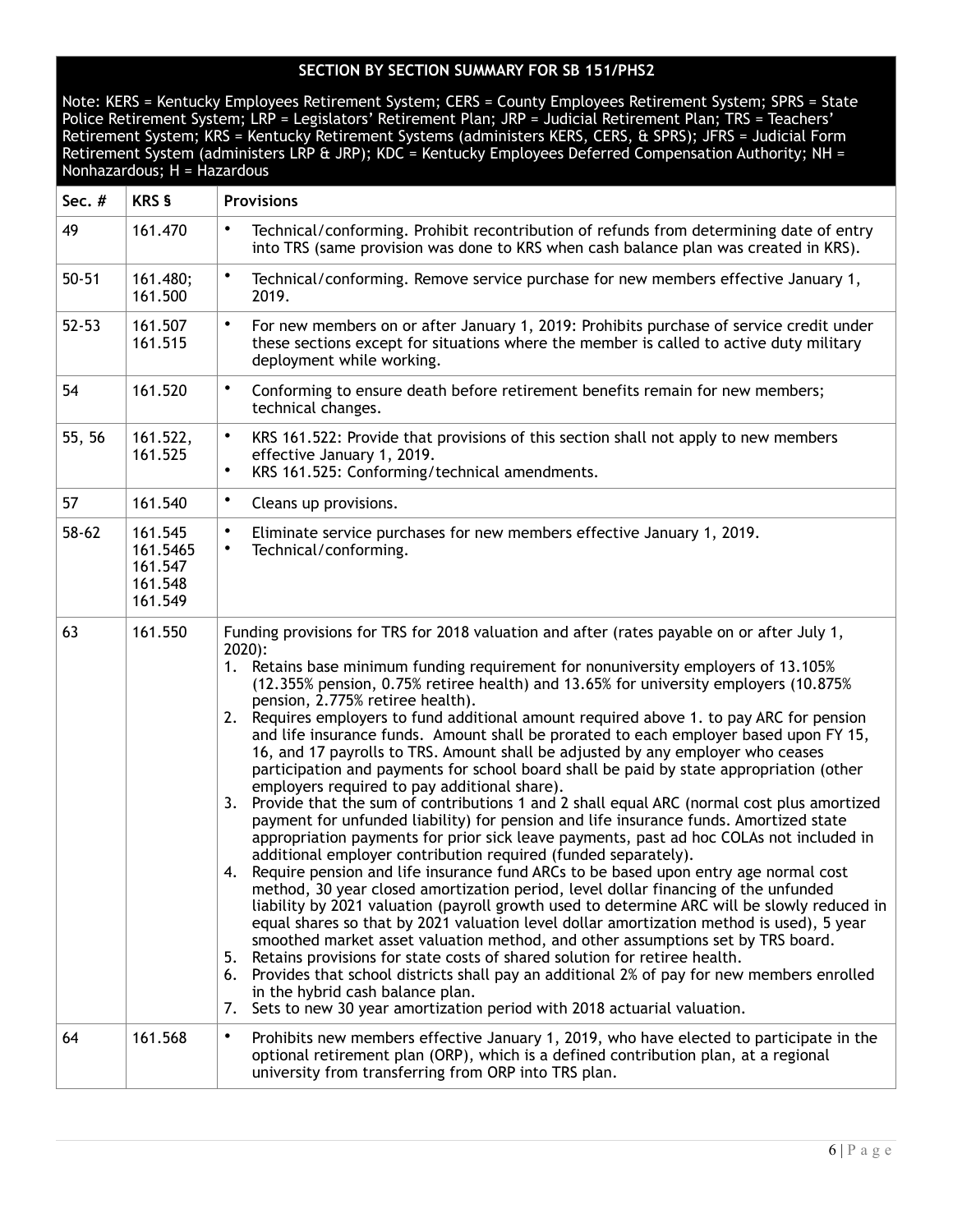| Sec. #                                                                          | <b>KRS §</b>                    | <b>Provisions</b>                                                                                                                                                                                                                                                                                                                                              |  |
|---------------------------------------------------------------------------------|---------------------------------|----------------------------------------------------------------------------------------------------------------------------------------------------------------------------------------------------------------------------------------------------------------------------------------------------------------------------------------------------------------|--|
| $65 - 67$                                                                       | 161.580,<br>161.585,<br>161.590 | $\bullet$<br>Conforming/Technical.                                                                                                                                                                                                                                                                                                                             |  |
| 68                                                                              | 161.595                         | $\bullet$<br>Technical/conforming. Eliminate service purchases for new members effective January 1,<br>2019.                                                                                                                                                                                                                                                   |  |
| 69                                                                              | 161.600                         | $\bullet$<br>Conforming/technical amendments.                                                                                                                                                                                                                                                                                                                  |  |
| 70                                                                              | 161.605                         | $\bullet$<br>No second retirement accounts in TRS for any retiree of state system or plan who retires<br>on or after January 1, 2019 (including TRS). Required breaks in employment, salary<br>limitations for reemployed retirees of TRS remain but only for TRS retirees returning to<br>work in a TRS position.                                             |  |
| 71                                                                              | 161.612                         | $\bullet$<br>Eliminates accrual of service time in for part-time and substitute positions for those<br>individuals who retire on or after January 1, 2019, and are reemployed on or after January<br>1, 2019. Conforming and technical amendments.                                                                                                             |  |
| 72                                                                              | 161.615                         | $\bullet$<br>Closes opportunity by TRS to establish alternative 403(b) plan after January 1, 2019.                                                                                                                                                                                                                                                             |  |
| 73                                                                              | 161.620                         | $\bullet$<br>Conforming/technical amendments.<br>Provide that COLA provisions do not apply to new members in the hybrid cash balance plan<br>$\bullet$<br>effective January 1, 2019.                                                                                                                                                                           |  |
| 74                                                                              | 161.623                         | $\bullet$<br>For TRS members who receive service credit for sick leave, caps sick leave conversion to<br>service credit at the amount of sick leave accumulated on December 31, 2018. Prohibits<br>any new agency from electing to purchase service credit for accumulated sick leave.                                                                         |  |
| 75                                                                              | 161.630                         | $\bullet$<br>Conforming/technical.                                                                                                                                                                                                                                                                                                                             |  |
| 76                                                                              | 161.655                         | ٠<br>For new members effective January 1, 2019: Eliminates \$2,000 pre-retirement life<br>insurance benefit/\$5,000 post-retirement life insurance benefit from TRS.                                                                                                                                                                                           |  |
| 77                                                                              | 161.661                         | $\bullet$<br>Conforms disability provisions to provide disability benefits for new members effective<br>January 1, 2019, who participate in the TRS hybrid cash balance plan.                                                                                                                                                                                  |  |
| 78-79                                                                           | 161.650,<br>161.700,            | $\bullet$<br>Conforming/technical.                                                                                                                                                                                                                                                                                                                             |  |
| 80                                                                              | 161.714                         | Modifying TRS inviolable contract to exclude: (1) new members from inviolable contract<br>$\bullet$<br>provisions except for account balance in hybrid cash balance plan; and (2) legislative<br>changes occurring on or after July 1, 2018, from inviolable contract provisions - allowing<br>GA the right to amend, reduce, or suspend.                      |  |
| Conforming/technical amendments/Other/Non-codified: SB 151/PHS2: Sections 81-89 |                                 |                                                                                                                                                                                                                                                                                                                                                                |  |
| 81                                                                              | 7A.250                          | $\bullet$<br>Provides that the hiring of an actuary to perform a biennial review of employer rates by<br>PPOB is voluntary, rather than mandatory, and would apply to bienniums occurring on or<br>after July 1, 2020.<br>Technical/conforming.<br>$\bullet$                                                                                                   |  |
| 82                                                                              | New KRS<br>18A                  | ٠<br>Establish conflict of interest provisions for KDC employees and trustees.<br>$\bullet$<br>Provide that no member of General Assembly, public servant, trustee or employee of KDC<br>board shall have any interest in the business of KDC while employed/serving and for a<br>period of 5 years following employment/service (starting from July 1, 2017). |  |